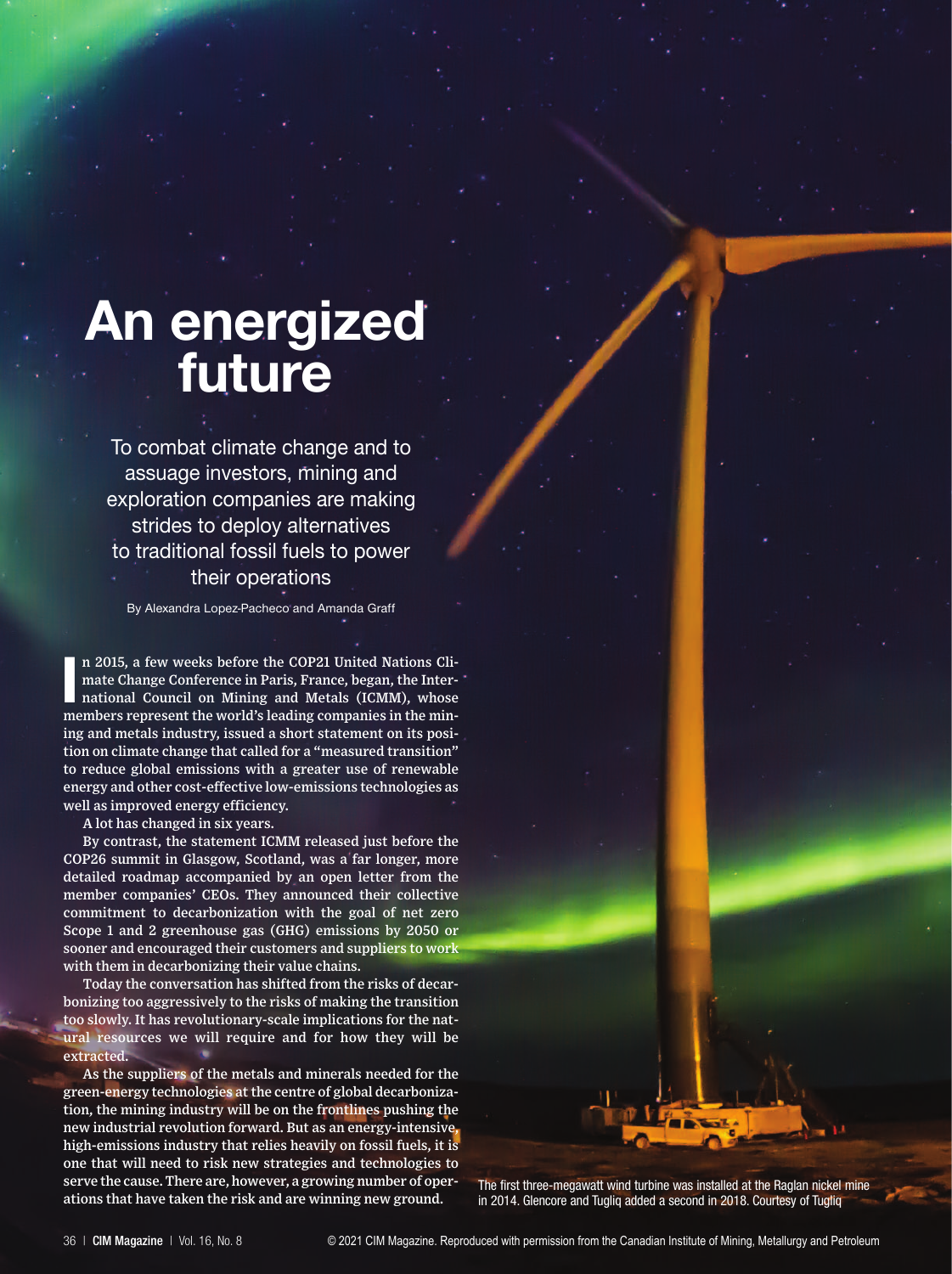## **The decarbonization mind shift**

"A mind shift is needed across nearly every industry," said Theo Yameogo, EY Americas mining and metals leader. "Between increasing external pressures, impacts felt from the COVID-19 pandemic and global commitments made at the recent COP26 event, we are at a point of no return. While many are playing the game of wait and see – until global standards are set and enforced – companies need to act now and mobilize behind a decarbonization strategy so that they aren't left behind in the fight for talent, capital and assets."

Mining leaders see the writing on the wall. Global mining executives surveyed this year between June and September for EY's annual Top 10 Business Risks and Opportunities for Mining and Metals in 2022 pushed decarbonization up from last year's fourth place to second behind environmental and social issues.

On the other side of the equation, EY's survey of institutional investors this year found 86 per cent are choosing companies that have aggressive carbon-reduction strategies or a low-carbon footprint.

The decarbonization revolution is poised to bring profound changes to the financial sector as well. The Glasgow Financial Alliance for Net Zero (GFANZ) was founded in April 2021. Seven months later, at COP26, more than 450 financial institutions in 45 countries committed over US\$130 trillion of private capital through GFANZ to help drive a net-zero economic transformation. But that is just one of the many initiatives, which include climate-related reporting, climate-risk management and climate-related investment returns, to decarbonize the world's financial sector and its investments.

Manufacturers, consumers and investors have a vested interest in ensuring raw materials are responsibly sourced," said Martin Turenne, president and CEO of FPX Nickel, a Vancouver-based junior mining company developing the Decar Nickel District project. "As a result, carbon-neutral thinking is becoming the new normal in order for miners to obtain the social and environmental licences required to operate."

### **An electrifying future**

By all accounts, electricity will increasingly turn the motors in mining operations as they journey towards decarbonization.

"We must switch to renewables at scale, electrify everything we can electrify, work across our entire value chain and accelerate the development of new technology," said Jakob Stausholm, Rio Tinto's chief executive officer, at the company's Capital Markets Day on Oct. 20, 2021. The company has committed direct investments of US\$7.5 billion in decarbonization from 2022 to 2030.

The mining industry is capital intense, which also makes it averse to innovation risk. But the electrification of mines

would not even be contemplated today if the industry had not already collaborated with mining equipment manufacturers in seizing emerging battery electric technologies to enable the electrification of mining vehicles over the last decade and a half. Early adopters such as Kirkland Lake Gold's Macassa Mine in northern Ontario, which began operating battery electric vehicles (BEVs) in 2011, have contributed to the advancement of the electrification of mining equipment many in the industry are embracing.

Only five years after Macassa's venture into BEVs, Newmont set the ambitious goal of making its Borden Lake mine in Ontario one of the first all-electric underground mines in Canada. More recently, Glencore's Onaping Depth project similarly designed for a state-of-the-art battery electric mining fleet. There are also greenfield projects in development, such as Giga Metals's Turnagain nickel-cobalt project in British Columbia, that are planning to connect to the provincial grid and exploring the potential of an electrified mining fleet.

Even older brownfield projects with few years of mine life left, which cannot justify a complete overhaul of their diesel equipment, have options to do their part to move towards electrification.

"If going full battery electric is not what you want to do," said Al Poole, chief designer, electrical at Stantec, "there are hybrid kits that can be installed into a diesel machine so when the machine needs that extra boost of power, the diesel power kicks in but otherwise it runs on battery. Or you can use a [trolley assist] system. You can [even] start with your smaller support vehicles. There are options out there."

Canada has an abundance of hydropower, with the provinces of Ontario, Quebec, British Columbia, Manitoba and Newfoundland and Labrador as top producers. This is not only facilitating the electrification of mining operations in Canada, but it is also positioning them for a global competitive advantage as producers of low-GHG metals.

#### **Wind and solar**

Mines in remote regions or in countries with a high dependence on electricity produced by burning fossil fuels have to turn to wind and solar energy to reduce their GHGs. A decade ago, neither was seen as a particularly promising alternative to diesel by both mine developers and operators.

One of the junior miners early to adopt solar energy was Canadian-based Avalon Advanced Materials in 2009 at its then exploration camp at the Nechalacho rare earth elements deposit.

"As a result of our work, more and more exploration sites are using solar power," said Mark Wiseman, Avalon's vicepresident of sustainability, whose company installed solar power at its camp in the Northwest Territories to reduce its reliance on its diesel-powered generator.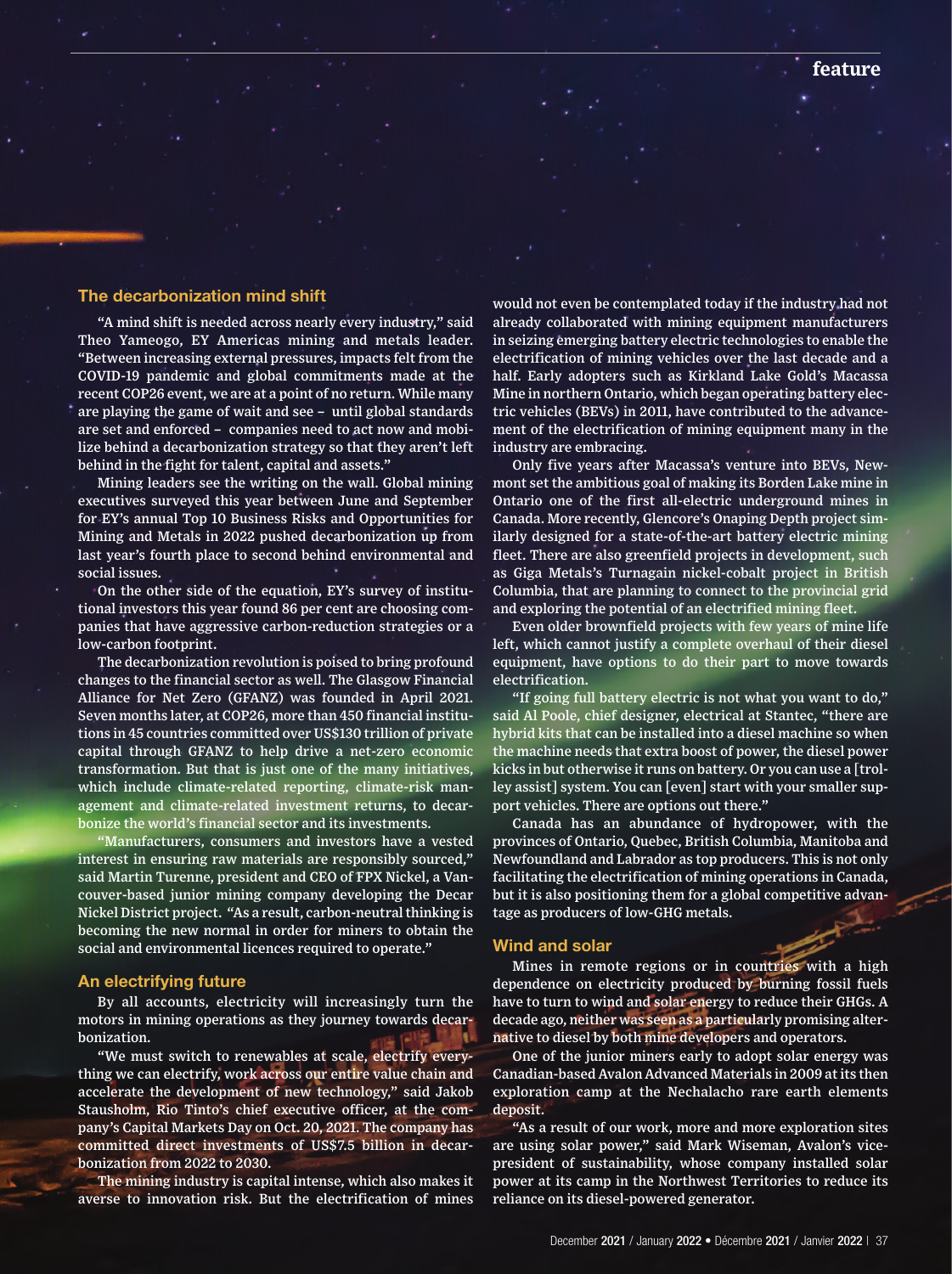"Energy is expensive in remote locations, as fuel often needs to be shipped in drums by boat or plane," said Wiseman. "Weather can also be a challenge – we were facing long, cold winters with little sun, followed by hot summers. We were curious as to whether we could effectively operate a renewable energy system in this type of environment."

It turned out that the renewable energy system was quite effective.

The company analyzed where diesel was being used the most. Camp-tent heating was identified as one of the main uses of diesel at the site, with a cost of roughly \$500,000 over three years, so Avalon made that the focus of its solar experiment, which included a rechargeable battery system back-up power supply for the diesel generator. By charging batteries with solar power, the generator could be periodically shut down while the camp ran on batteries. Electrically controlled heaters require only 0.7 litres of diesel every hour on high, as compared to two litres per hour for the diesel generator. At 15 heaters per day, greenhouse gas emissions were reduced by almost 1.3 tonnes in tent heating alone. Furthermore, operating efficiencies lowered heating costs by 90 per cent, resulting in a payback period of 11 days on the cost of new heaters. Other savings included a lower risk profile, fewer man hours, and a reduced safety risk related to handling heavy barrels of diesel.

Another early adopter of solar power was Iamgold, which installed a US\$12 million five-megawatt plant comprised of more than 16,000 panels in 2014 at its Rosebel open-pit mine in Suriname. Then in 2018, Iamgold commissioned a US\$25 million 15-megawatt solar plant with 130,000 photovoltaic panels at its Essakane gold mine in Burkina Faso. The solar power replaced the need for six million litres of fuel annually and reduced the mine's emissions by 18,500 tonnes of CO2 a year.

"Iamgold recognizes that climate change is one of the greatest challenges we are facing today and requires action," said Daniella Dimitrov, Iamgold's executive vice-president and chief financial officer. "Our decision to achieve net-negative emissions was based on that assessment, and in line with our 'Zero Harm' vision of pursuing sustainable mining."

When Glencore partnered with Tugliq Energy to install a three-megawatt wind turbine at its Raglan nickel mine in the Nunavik region of northern Quebec in 2014, there were many skeptics because successful industrial wind projects in northern climates were rare. With the addition of a second wind turbine in 2018, the project set a new landmark in harvesting wind energy in harsh, northern climates. The turbines now generate around 10 per cent of the mine's power, eliminating the cost of four million litres of diesel every year and the 12,000 tonnes of CO2 emissions burning it would have produced. Tugliq is working with Glencore to identify the next step for clean energy integration and further decarbonisation at the mine site.

# **"We must switch to renewables at scale, electrify everything we can electrify, work across our entire value chain and accelerate the development of new technology."**

– J. Stausholm, chief executive officer, Rio Tinto

 Beyond wind, Glencore and Tugliq are also experimenting with solar energy. According to an article written by Marc-Antoine Dufour, energy efficiency engineer at Raglan Mine, construction of a solar park at the Mine 2 site was completed in July 2021. The system has a total of 108 monofacial and bifacial solar panels that "capture solar radiation reflected off the snow" and generate 40 kilowatt-peak of energy. "The power generated by the cells will be converted from direct to alternating current through an invertor, in order to be integrated into the 25-kilovolt distribution network and help power the Katinniq site, as well as the Mine 2, Mine 3, Qakimajurq, PM8H and PM14 sites."

Around the world, a growing number of mining operations are now looking to combine both wind and solar power to replace fossil-fuel-based energy generation – and lay the foundation for future electrification of their operations. Rio Tinto, for example, is planning to decarbonize its Pilbara region iron ore network by replacing a natural gas power plant with one gigawatt of wind and solar power, which will cut one million tonnes of CO2 emissions and eventually help fully electrify Rio Tinto's Pilbara system, including all trucks, mobile equipment and rail operations.



Iamgold was an early adopter of solar power, installing plants in Suriname in 2014 and Burkina Faso (pictured above) in 2018.